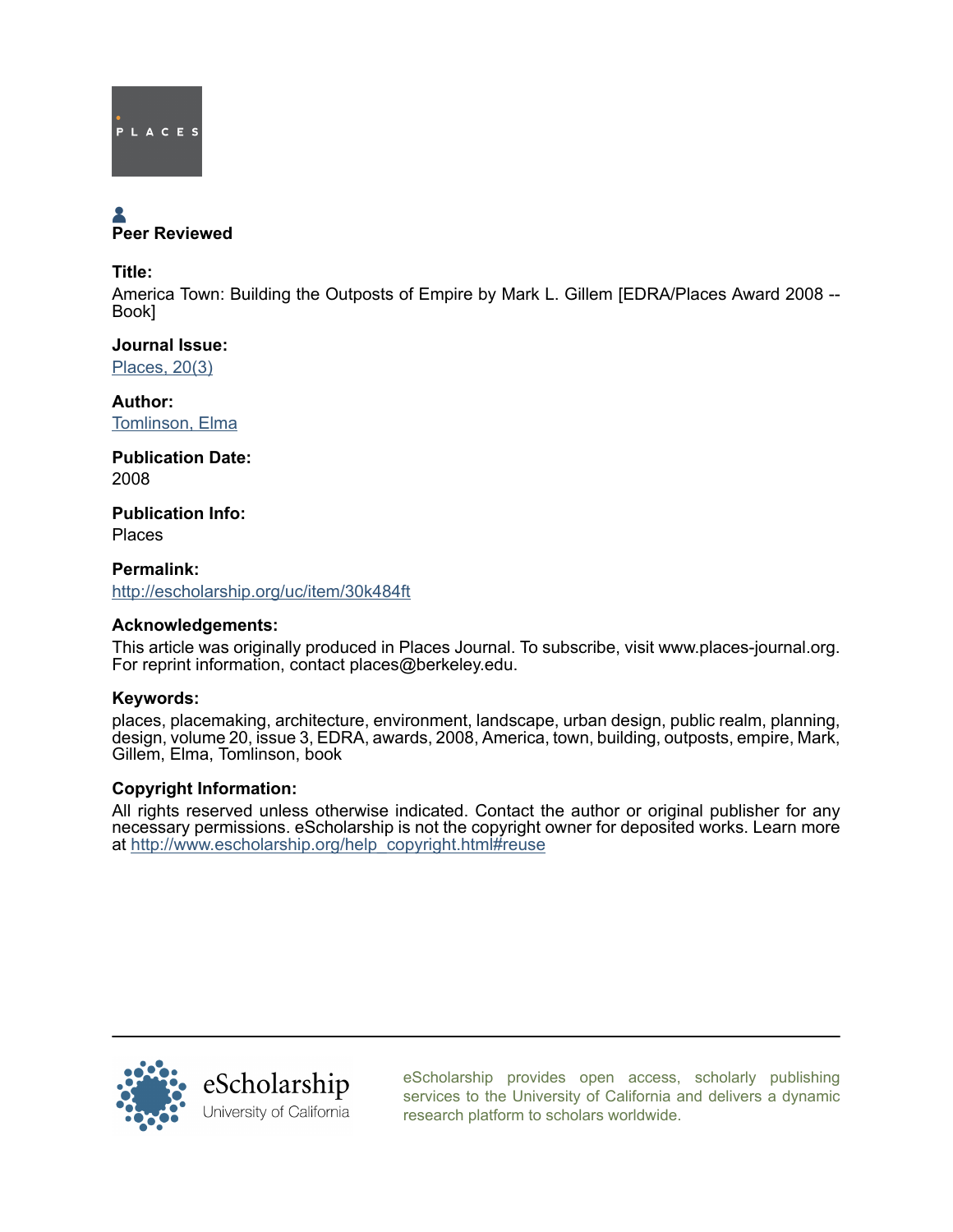# *America Town: Building the Outposts of Empire*

# **Mark L. Gillem**

The models of land use that guide the design and construction of America's foreign military installations are a difficult topic to write about. Not the least of the reasons why is the imperial ambition that has led to the stationing of American forces in foreign lands, which can drastically color any such reflection. Yet, in *America Town: Building the Outposts of Empire*, Mark L. Gillem asks a rather different question: "What can we learn about America from the way it is building its outposts?" And in this book, Gillem's background as an architect, professor of architecture, and veteran of the U.S. Air Force give him valuable perspective on the activities of what he reminds readers is "one of the largest builders in the world."

"You can learn much about a political regime by looking at what it builds," wrote Lawrence Vale, in *Architecture, Power, and National Identity* (New Haven: Yale University Press, 1992). Gillem aptly uses this idea to point to his concern for the built environment rather than to an analysis of imperial strategies per se. Over the last century, the United States has created a far-flung military empire that is the rival of any in history. U.S. military bases now spread across more than a hundred and forty countries. They also present a distinctive common feature: the attempt to re-create the essence of the American lifestyle so that servicemen and women can feel at home.

In pursuit of this objective, however, what most typifies U.S. military outposts are consumptive land use patterns that create sprawling, low-density suburbs. The usual American base is a world unto itself, featuring isolated land uses and near complete auto-dependency, fully

**Above:** From missile batteries to playgrounds. The cover of *America Town* depicts the two faces of American empire: the militaristic and the suburban.



reproducing the wasteful excess of American consumer culture. The defense of America, the book reveals, has created mini-Americas that alter the relationship between U.S. troops and U.S. allies.

#### **Sample Juror Comments—***America Town*

**Fritz Steiner:** There are a lot of good books here. And I think that there are two sort of dominant themes, or at least representations. One of them is urban, and the other is landscape. There are just tremendous books in both areas. We were talking about the one about the American bases abroad, which isn't produced in the most stunning graphic design, but I think it is a stunning book. I think it is a really important book. And when you look at the end, there is also a section

on research methods. So, of many of them, this author is the most explicit about the kinds of methods. **Dennis Frenchman:** For me the most powerful books are those where we see something we don't normally see. I think this is the most powerful among those because it is so taken for granted, and because we've all studied, as is pointed out in the book, well-known outposts, and we look at them as some quaint urban form. And here we are doing it ourselves, which is a really powerful reflection. **Fritz Steiner:** I like both *America Town* and *The Concrete Dragon*.

**Susan Szenasy:** [*America Town*] to me was the most powerful.

**Leanne Rivlin:** The concept troubles me a bit….

**Dennis Frenchman:** I must say I agree. This [*America Town*], in a sense, is a one-liner, where this [*Concrete Dragon*]—although I am pretty experienced with China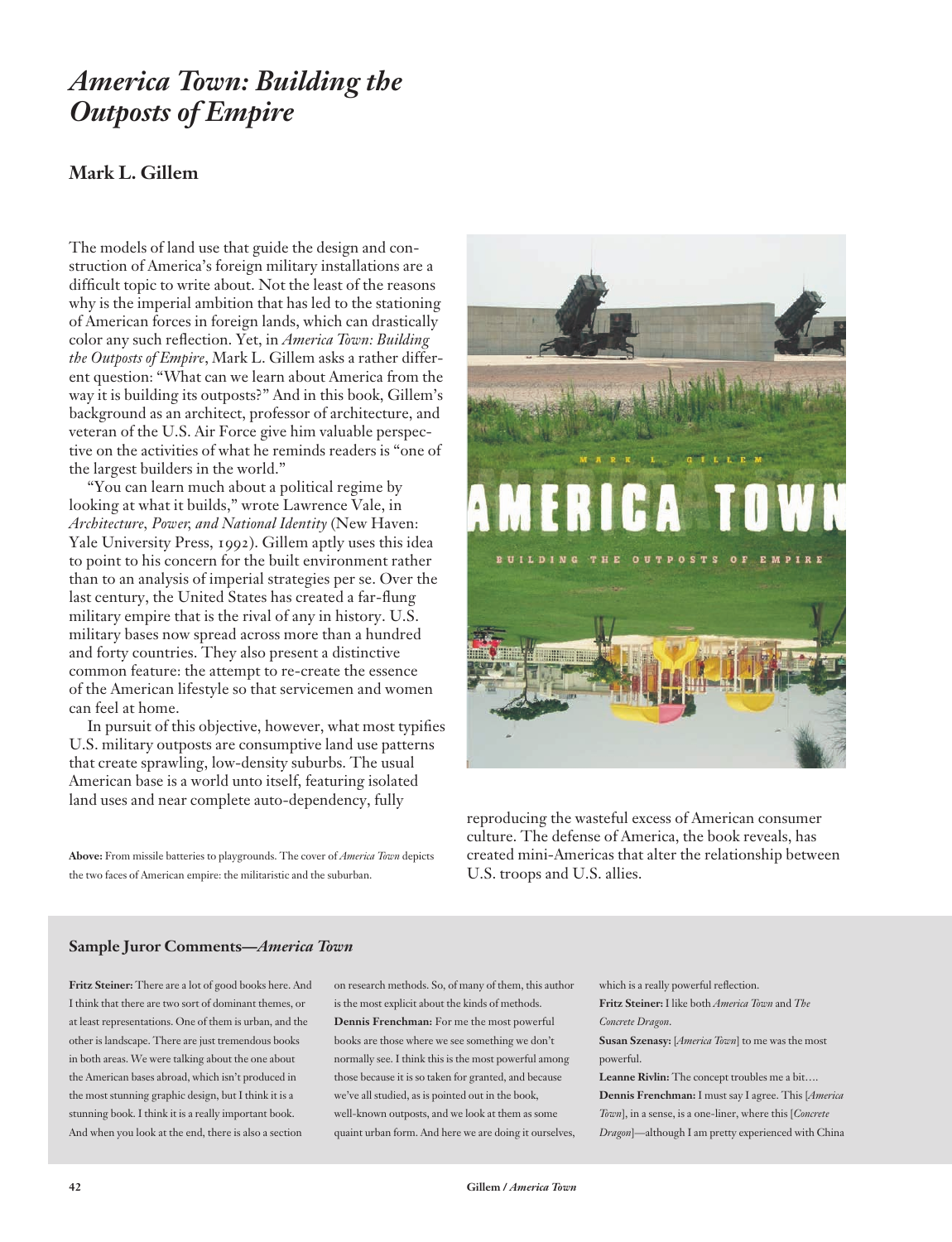In investigating these conditions, Gillem documents some surprising attitudes among host populations. Most residents of communities near American bases do not express anger with America's foreign wars, or even a more general anti-Americanism. Rather, Gillem found, they are frequently most concerned with the land-use and planning impacts of the massive facilities. Thus, Gillem writes, U.S. military development has created unintended antagonisms, an overlooked but not negligible consequence of the American presence.

In selecting *America Town* for this year's book award, jury members praised the importance and timeliness of its investigation of foreign bases as a reflection of American values. They also noted that it provides an original contribution to ethnographic research, crossing not only disciplines but also methodologies. In addition to providing surveys and case studies, Gillem combined standard ethnographic models with what he calls "autoethnography and institutional ethnography." What facilitated this approach was his own experience in the Air Force and his familiarity with the language of the military. This allowed him to overcome a typical obstacle in ethnography, that of being an outsider.

For this reason as well as for the story of oblivious ambition the book tells, the jury deemed *America Town* a valuable contribution to its field. In its novel approach and subject matter, it will be useful to scholars, designers, and planners as well as members of the general public interested in the intersection of place and culture.

#### **Planning as Warfare**

Gillem is an assistant professor of architecture and landscape architecture at the University of Oregon. He is also an eighteen-year veteran of the U.S. Air Force and Air Force Reserves. In *America Town* he makes use of both his

former work as a military planner and his present status as an independent researcher to document how little value the U.S. military places on the land it occupies.

He begins the book by emphasizing continuities between America's outpost planning practices and those of imperial powers through history. By looking at the settlement patterns of former empires, he believes, conclusions can be drawn to help decode the planning practices employed by the U.S. military today.

"Displacement and Demolition," "Ordering Disorder," and "The Regulation of Imperial Vice" are some of the motifs he introduces in Part I, entitled "Empire's Reach." Gillem shows how other empires have ruled by displacing local populations, imposing heavy regulations on apparently disordered indigenous settlements, and gaining the consent of local leadership. Gillem then explains how, like older imperial powers, the United States also imposes its rule through the regulation of spatial patterns.

The phenomena Gillem investigates are as old as the history of empire itself. Until the nineteenth century, empires devised policies of assimilation, where the colonizers transformed the cultures, languages, and legal systems of the colonized. When assimilation was met with resistance, the colonial project switched to practices of association, as exemplified by the French and Italians in North Africa at the turn of the century. However, all of these practices were, in reality, articulations of a greater struggle—over land, power, and resources. What is new, Gillem asks, in the relationship between present-day American military installations and their "hosts"? What makes the new frontier different?

"Arrogant, supersized, extravagant, and isolated" are just a few of the adjectives Gillem uses to describe the particular character of American empire in Part II, "Familiarity on the Frontlines." But there is one more qualification that Pentagon strategists disdain: "entangled."

from a Western point of view—really puts a lot of what is happening together in a coherent attitude, which I haven't seen. It makes a kind of theory out of it, which, I think, is a critical achievement. But they are both very strong. **Susan Szenasy:** Maybe this is the one where we give two awards?

**Leanne Rivlin:** But [*America Town*] has five votes…. **Fritz Steiner:** But I would easily go with *The Concrete Dragon*. Looking at it again, the production is superb.…With *America Town*, I don't think it is a

one-liner. On one hand, yes, its the American bases. But on the other it's their context.

**Dennis Frenchman:** It does have a history of this which I think adds a lot.

**Fritz Steiner:** The other thing, because [the book award] has fallen out of the research category, is its research contribution. And in that sense, when I read the appendix, which is his research method, it's really good. It's original; he's combining research methods…. I can see a Ph.D. student or a researcher picking that

up and saying "OK, this is a method I can adapt for my research." As much as I like *The Concrete Dragon*, maybe that's possible there too, but I don't know; he doesn't make it as clear. Maybe it's embedded in what is obviously a wonderful-looking book. But in [*America Town*] it is easy to pull out.

**Dennis Frenchman:** And this is also a much more unusual topic. There are a lot of people writing about China.

**Jane Weinzapfel:** This is fresh. This seems to be an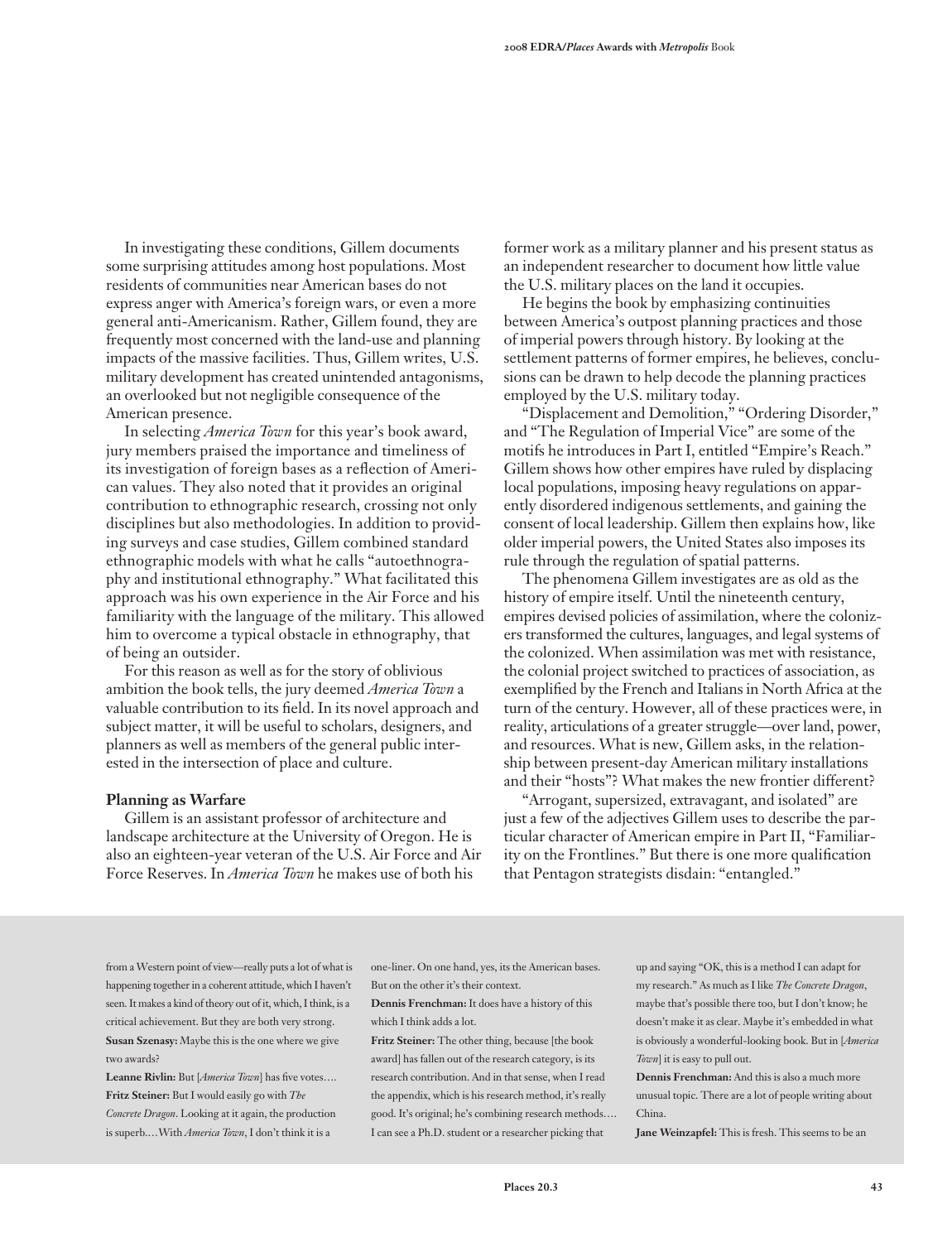

"American policy-makers do not want their warfighting options limited," Gillem writes. The constraints brought on by long-term global alliances, host nations, and contact between soldiers and local populations are precisely what American empire-builders fear. Thus, its building model is one of neither assimilation nor association.

"The American Empire practices avoidance," Gillem writes. He believes the events of September 11, 2001, were a tipping point toward this approach. And the book is structured around this recurring concept and the way it is made manifest spatially today, at the height of imperial fear.

In chapters entitled "Homeward Bound: Identity, Consumption, and Place" and "Ruling the World: Exporting Bureaucracy, Privatization, and Fear," Gillem shows how the policies and practice of avoidance have distinct spatial implications. Besides reducing the number of overseas bases, American military planners are now addressing the fear of terrorism in ways that have transformed the military built environment. Bases are now being relocated from city centers to more remote areas. With extensive on-site facilities that include shopping centers and hotels, they are also being made more self-contained to minimize off-base trips.

Specific planning directives not only now mandate setbacks of 25 meters around most buildings to protect against perceived threats (i.e., car bombs), but they also specify an additional "stand-off" distance between buildings. The result, writes Gillem, is less a military base than a prison. All of this caution requires extremely low densities, and comes with a high land cost.

#### **The Central Question**

The question remains, "What can we learn about America from the way it is building its outposts?" The narrative of *America Town* seems to tell a simple story: how America has laid claim to foreign territory; how the encounter between the American military and local communities and authorities has created conflict; and how "In defense of the United States, the military has imposed on the globe the single-family house and the shopping mall."

In Part III, "Outposts Under Construction," which

#### **Sample Juror Comments—***America Town*

opportunity to understand and influence, maybe, what is happening.

**Leanne Rivlin:** It's likely to be a continuing presence in the world.

**Jane Weinzapfel:** And can change for better or for worse, just like our embassies.

**Fritz Steiner:** The other thing is, in a way, how much can we really influence [China]? On one level, we can; on another, we are always going to be outsiders. This

[*America Town*] is our responsibility. This is us. We are doing this. We can look at other cultures and say "Oh, you guys are just nuts. You're making Vegas-like things, and it's goofy…."

**Leanne Rivlin:** But that's based on a philosophy of life. Whereas this *[America Town*], now that I think about it, really gives pause to thinking.

**Jane Weinzapfel:** You can think about a whole range of fallout from a particular mind set.

**Susan Szenasy:** I agree. And naming American imperialism for what it is. I think *America Town* is one of those things that was a surprise to me. I did not think about it at all. I think the China, as much as I love the writing and everything, and I think it is a great book, America Town is much more significant research. **Dennis Frenchman:** So let's go with this. Fair enough, I agree.